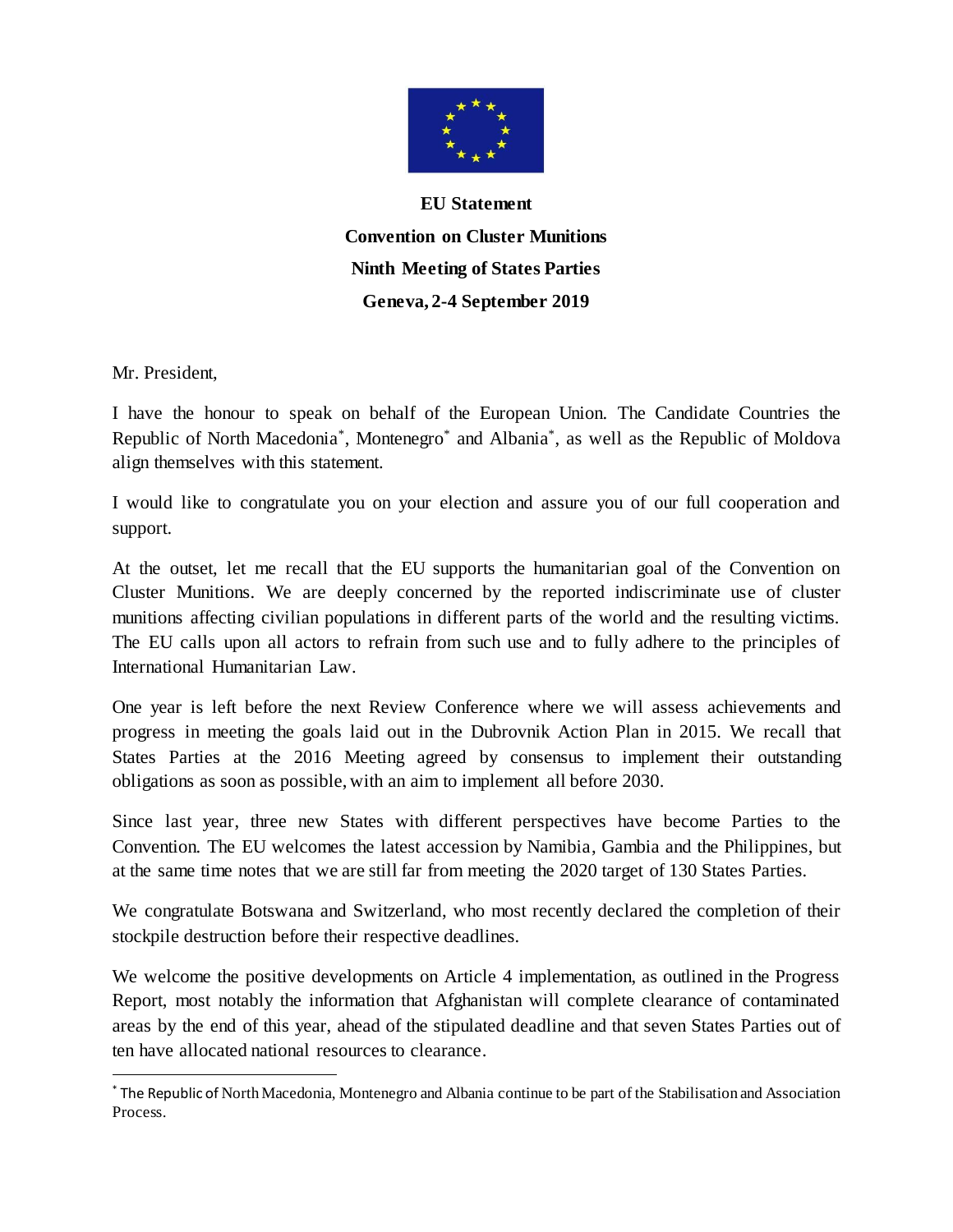However, we also note that diverse challenges remain, including security issues, the discovery of new contaminated areas or insufficient resources. Despite the current progress on clearance, these challenges have caused a number of affected States Parties to submit a request for extension of their Article 4 deadlines. In this regard, we would like to thank the Coordinators for developing draft guidelines *Methodology for requests of deadline extensions under Articles 3 and 4 of the Convention on Cluster Munitions* on Article 3 and Article 4 extension requests. The EU believes that the first extension requests submitted by Germany and Lao People's Democratic Republic and certainly the analysis of the Coordinators will serve as important reference points to other affected States Parties which are not yet able to meet their respective deadlines for clearance under Article 4.

We encourage all States Parties with upcoming deadlines under Article 3 and 4 of the Convention to do the utmost to meet their respective deadlines under the Convention and seek cooperation and assistance, if necessary. In this context, the EU calls on delegations with upcoming deadlines to consider the Country Coalition Concept introduced by the President of the 7th Meeting of States Parties, which provides a useful vehicle to enhance cooperation and coordination among all stakeholders in a particular country and to tailor assistance to the specific needs and challenges faced by an affected State.

Enhanced ownership by affected States and improved coordination between donors and other stakeholders are essential to make our work as effective and sustainable as possible and promote the objectives of the Convention. We express our appreciation for partners from across the sector – including UN entities, the ICRC, mine action operators and civil society – who risk their lives on a daily basis in an effort to clear unexploded remnants.

## Mr. President,

The EU contributes towards the goals of the Convention through its commitment to mine action, which also addresses explosive remnants of war (ERW) including cluster munitions. As the world's leading humanitarian donor, the EU and its Member States continue to provide significant funding to mine action especially in the fields of risk education, clearance, stockpile destruction, and victim assistance. A number of EU funded projects contribute to socio-economic reintegration of mine and ERW, including cluster munitions, victims and to enhancing local and regional capacities. For example, the EU has funded projects aimed at creating employment opportunities for and providing vocational training to survivors.

We recognise the efforts to seek synergies in the implementation of the Convention on Cluster Munitions and other disarmament instruments, where possible. In particular, coordination on issues of victim assistance and international cooperation with other disarmament conventions could contribute to the development of common and more efficient approaches, and guiding principles.